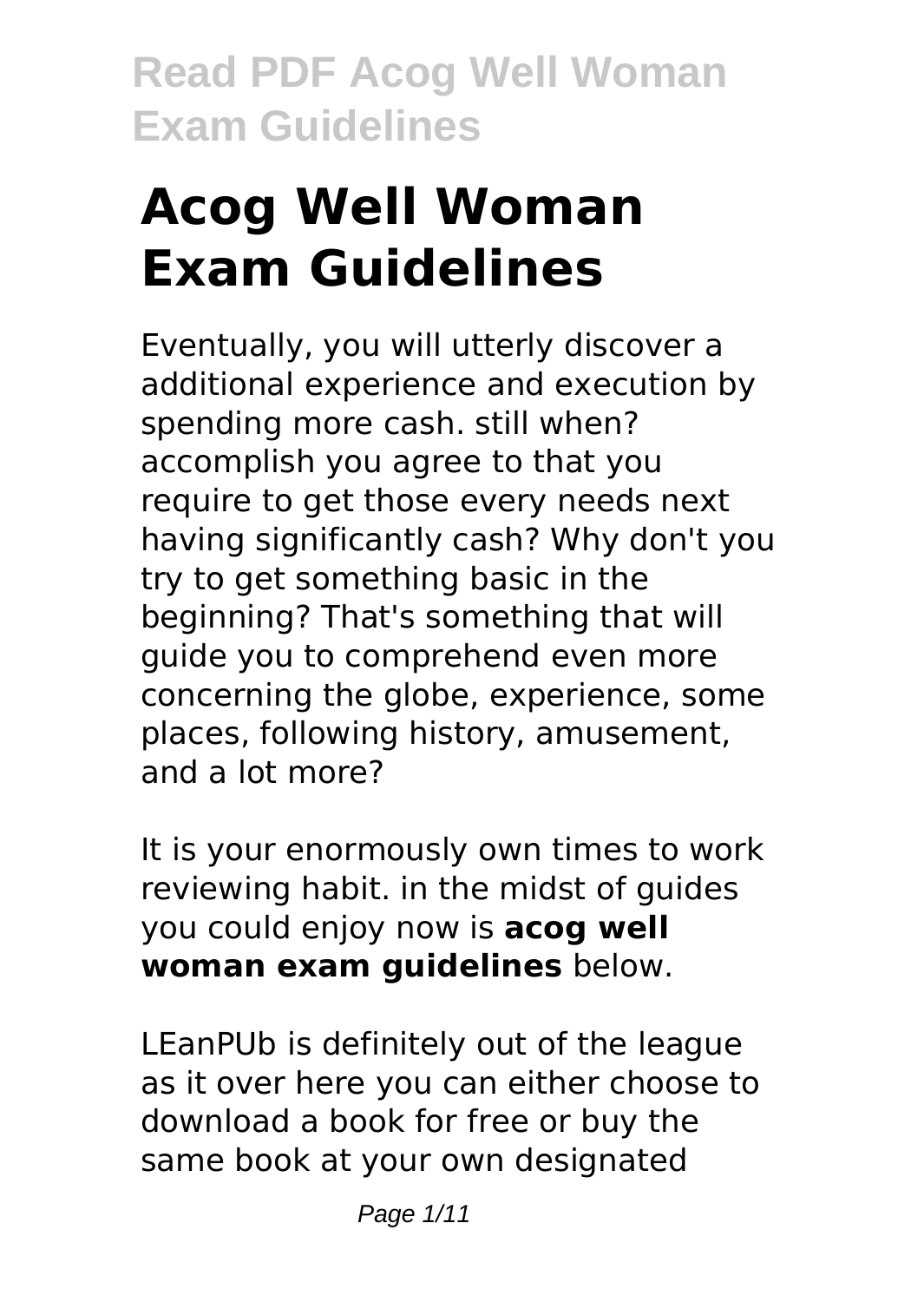price. The eBooks can be downloaded in different formats like, EPub, Mobi and PDF. The minimum price for the books is fixed at \$0 by the author and you can thereafter decide the value of the book. The site mostly features eBooks on programming languages such as, JavaScript, C#, PHP or Ruby, guidebooks and more, and hence is known among developers or tech geeks and is especially useful for those preparing for engineering.

### **Acog Well Woman Exam Guidelines**

The periodic well-woman care visit should include screening, evaluation and counseling, and immunizations based on age and risk factors. The interval for specific individual services may differ for individual patients, and the scope of services provided may vary in different ambulatory care settings.

#### **Well-Woman Visit | ACOG**

Recommendations for Well-Woman Care – A Well-Woman Chart aAdditional Bright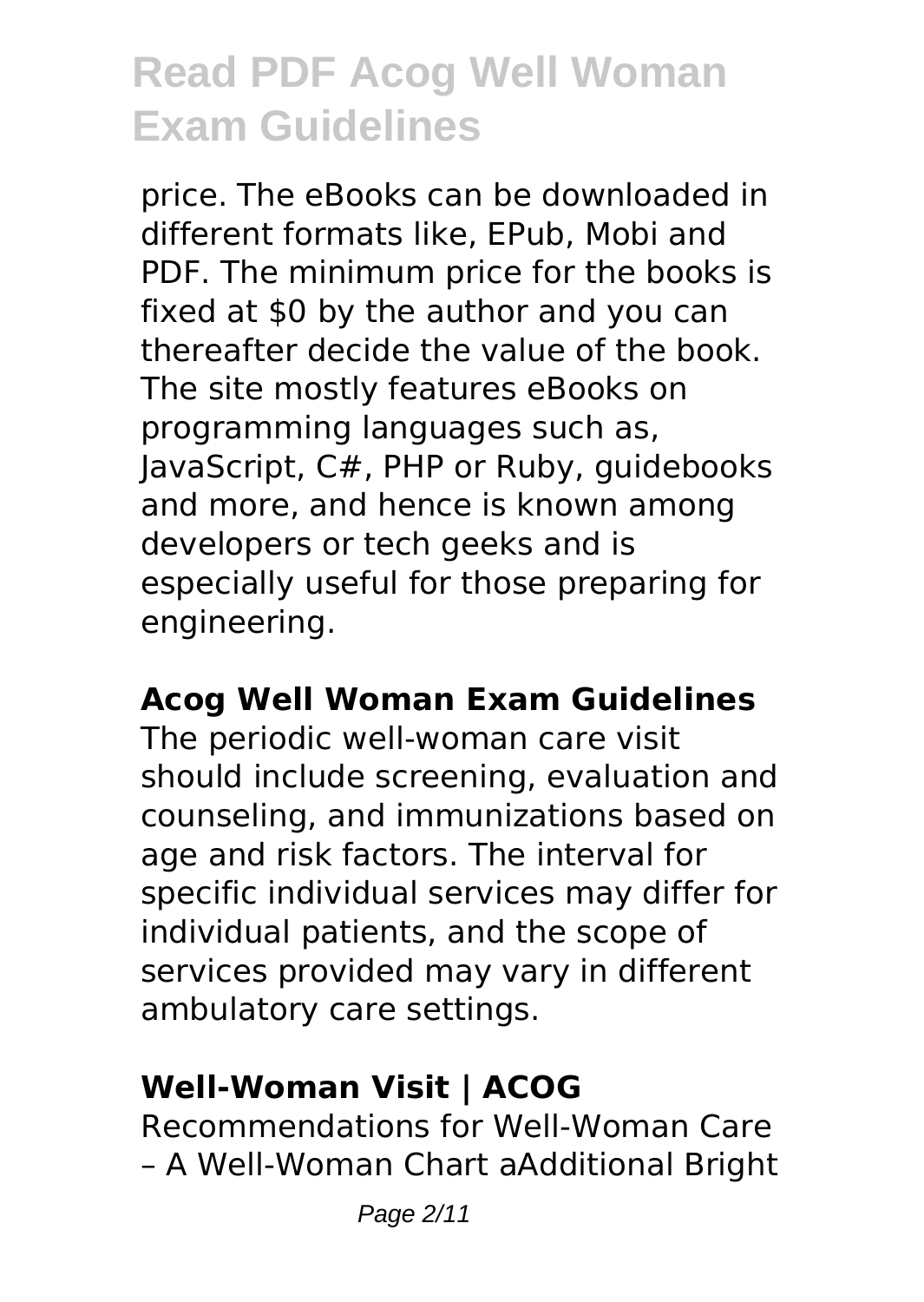Futures recommendations include: Periodic vision and hearing tests for ages 13-21; risk assessment for anemia for ages ©2020, Content owned by the ACOG Foundation, all Marks and Rights Reserved.

#### **Recommendations for Well-Woman Care – A Well-Woman Chart**

Evidence-based guidelines, evidenceinformed guidelines, and uniform expert agreement formed the foundation for the final recommendations. The resulting list of recommendations, "Components of the Well-Woman Visit," identifies needs across a woman's lifespan and is intended for use by any provider who cares for adolescents or women.

### **Well-Woman Task Force Components of the Well-Woman ... - ACOG**

Acog Well Woman Exam Guidelines The periodic well-woman care visit should include screening, evaluation and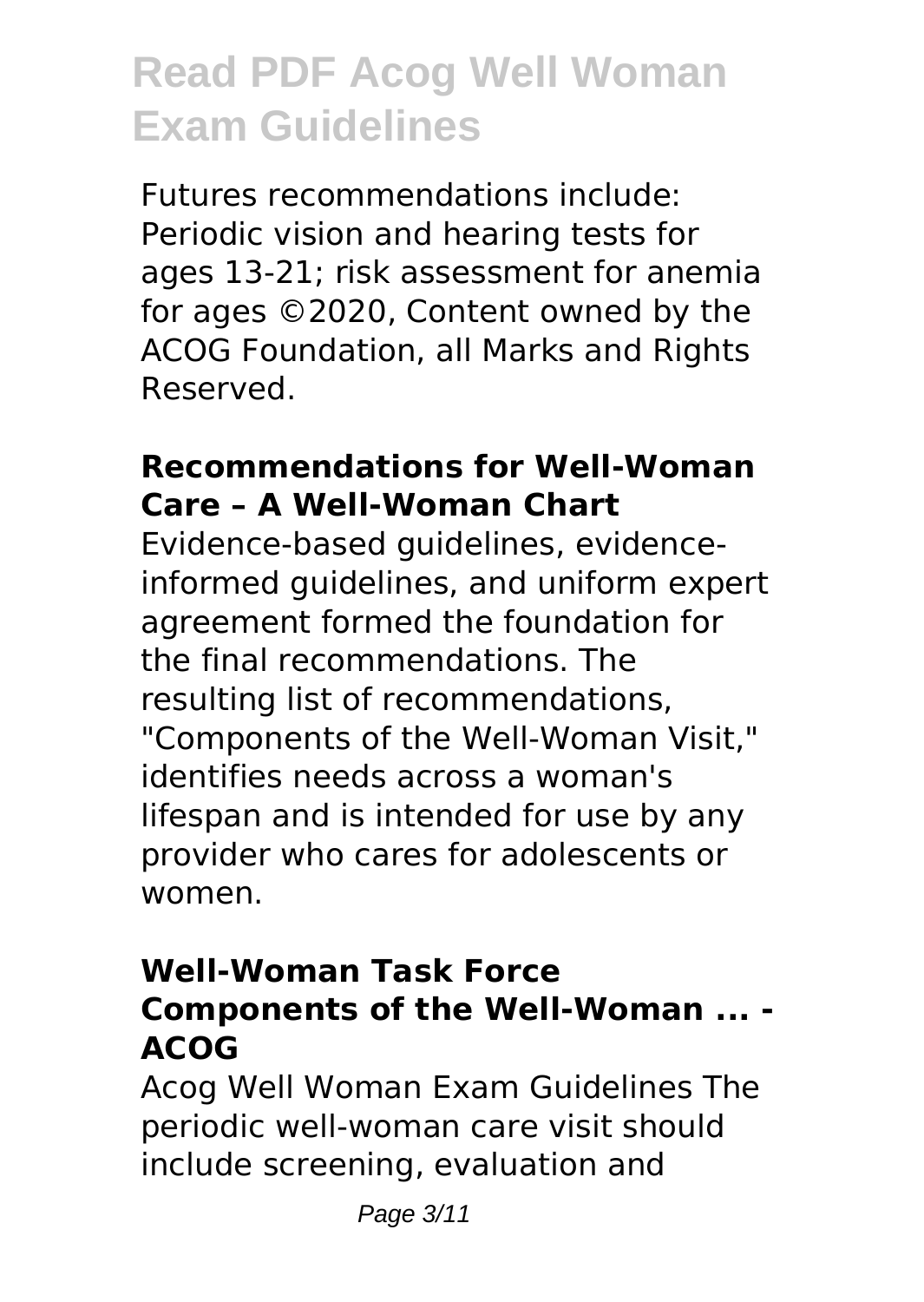counseling, and immunizations based on age and risk factors. The interval for specific individual services may differ for individual patients, and the scope of services provided may vary in different ambulatory care settings.

#### **Acog Well Woman Exam Guidelines**

Well Woman Exam: Updated Guidelines Priscilla Tu, DO, FAOASM, FAAFP, DABMA AOASM at OMED 2018 October 6, 2018. ... Clinical Breast Exam • ACOG – offer 1-3year screening 25-39yo; annually  $>=$  40 • ACS – D • USPSTF – I • AFP – can be offered to all age groups but does not

#### **Well Woman Exam: Updated Guidelines**

Well-Woman Task Force Components of the Well-Woman Visit. The charge of the Well-Woman Task Force was to provide guidance to women and clinicians with age-appropriate recommendations for a well-woman visit. Evidence-based guidelines, evidence-informed guidelines, and uniform expert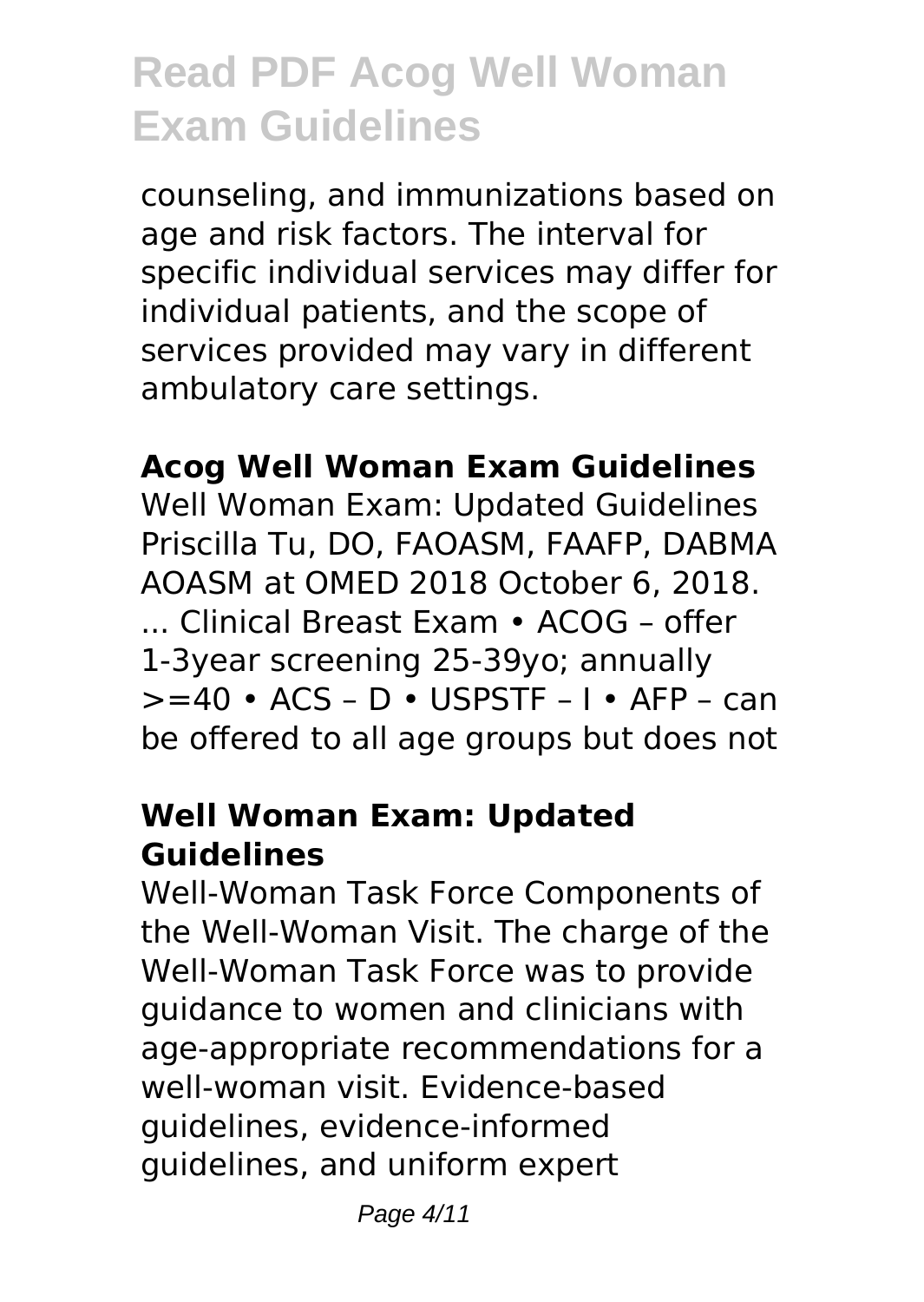agreement formed the foundation for the final recommendations. Go

### **Task Force Report | ACOG**

Counseling/anticipatory guidance/risk factor reduction interventions Age and gender appropriate comprehensive history Age and gender appropriate comprehensive physical examination (if performed) including, in most cases, but not limited... Gynecological exam Breast exam Collection of a Pap smear ...

### **Preventive Services without a Pelvic Exam | ACOG**

To help you educate your patients and provide the latest care, this topic center provides a broad range of resources about well-woman health care, including clinical guidance, educational materials, and more.

### **Well-Woman Health Care | ACOG**

Recommendations for Well-Woman Care – A Well-Woman Chart was developed by the Women's Preventive Services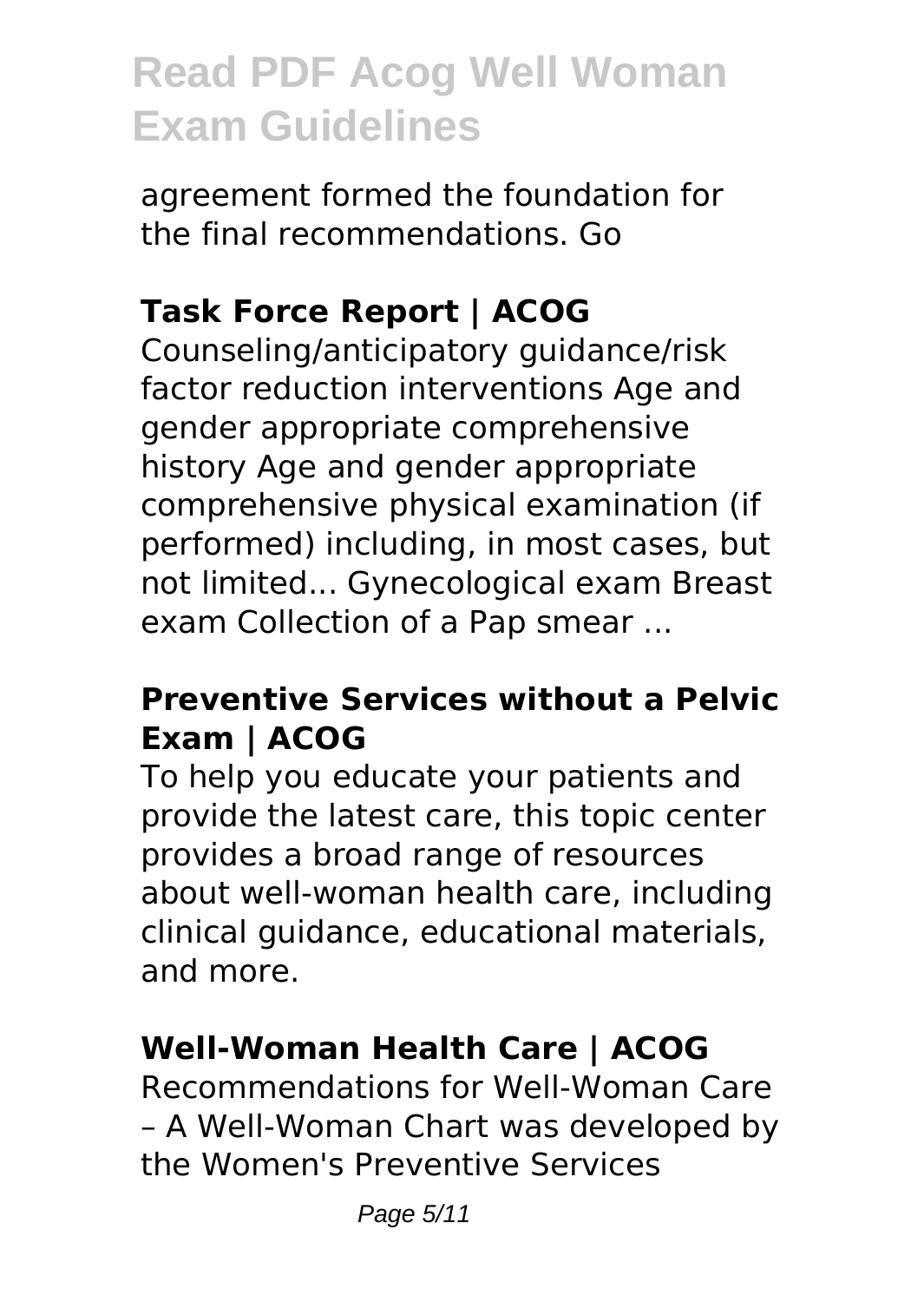Initiative (WPSI). Preventive care visits provide an excellent opportunity for wellwoman care including screening, evaluation of health risks and needs, counseling, and immunizations.

#### **WPSI Well-Woman Chart - Preventive Health Recommendations ...**

The American College of Obstetricians and Gynecologists is the premier professional membership organization for obstetrician–gynecologists. The College's activities include producing practice guidelines for providers and educational materials for patients, providing practice management and career support, facilitating programs and initiatives aimed at improving women's health, and ...

### **Home | ACOG**

ABSTRACT: The pelvic examination has long been considered a fundamental component of the well-woman visit, and many women and gynecologic care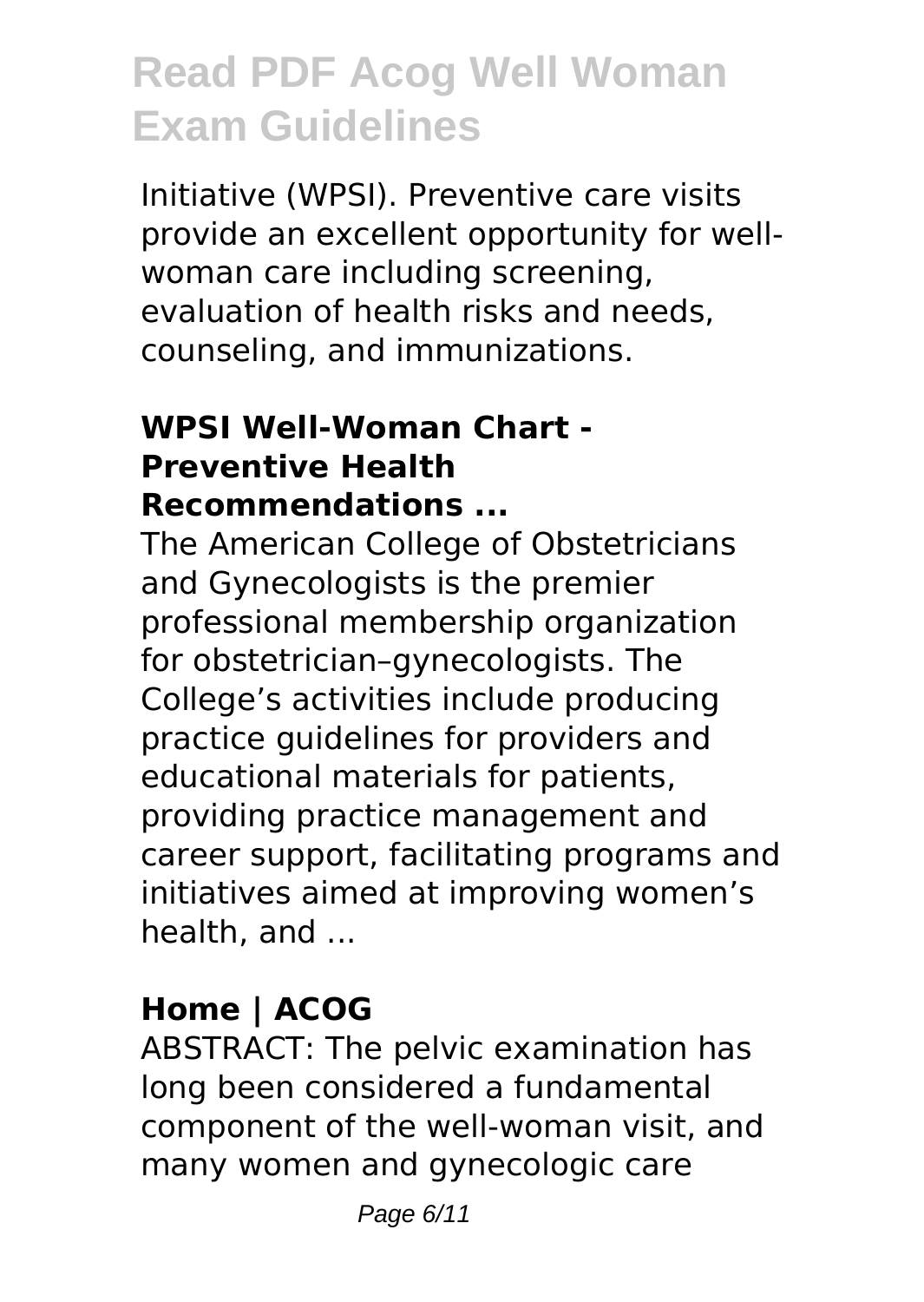providers view this visit as an opportunity to discuss sexual and reproductive health issues. Traditionally, a pelvic examination is performed for asymptomatic women as a screening tool for gynecologic cancer, infection, and asymptomatic pelvic inflammatory disease; some

obstetrician–gynecologists and patients consider it important in detecting ...

### **The Utility of and Indications for Routine Pelvic ... - ACOG**

Important preventive health care for women includes screening Pap tests and pelvic examinations: A . screening Papanicolaou Test (also called a Pap test or Pap smear) is a laboratory test used to detect early cervical cancer. A health care provider takes a sample of cervical cells and interprets the test results. Female Preventive Screenings

### **Screening Pap Tests and Pelvic Examinations**

Mammography is recommended

Page 7/11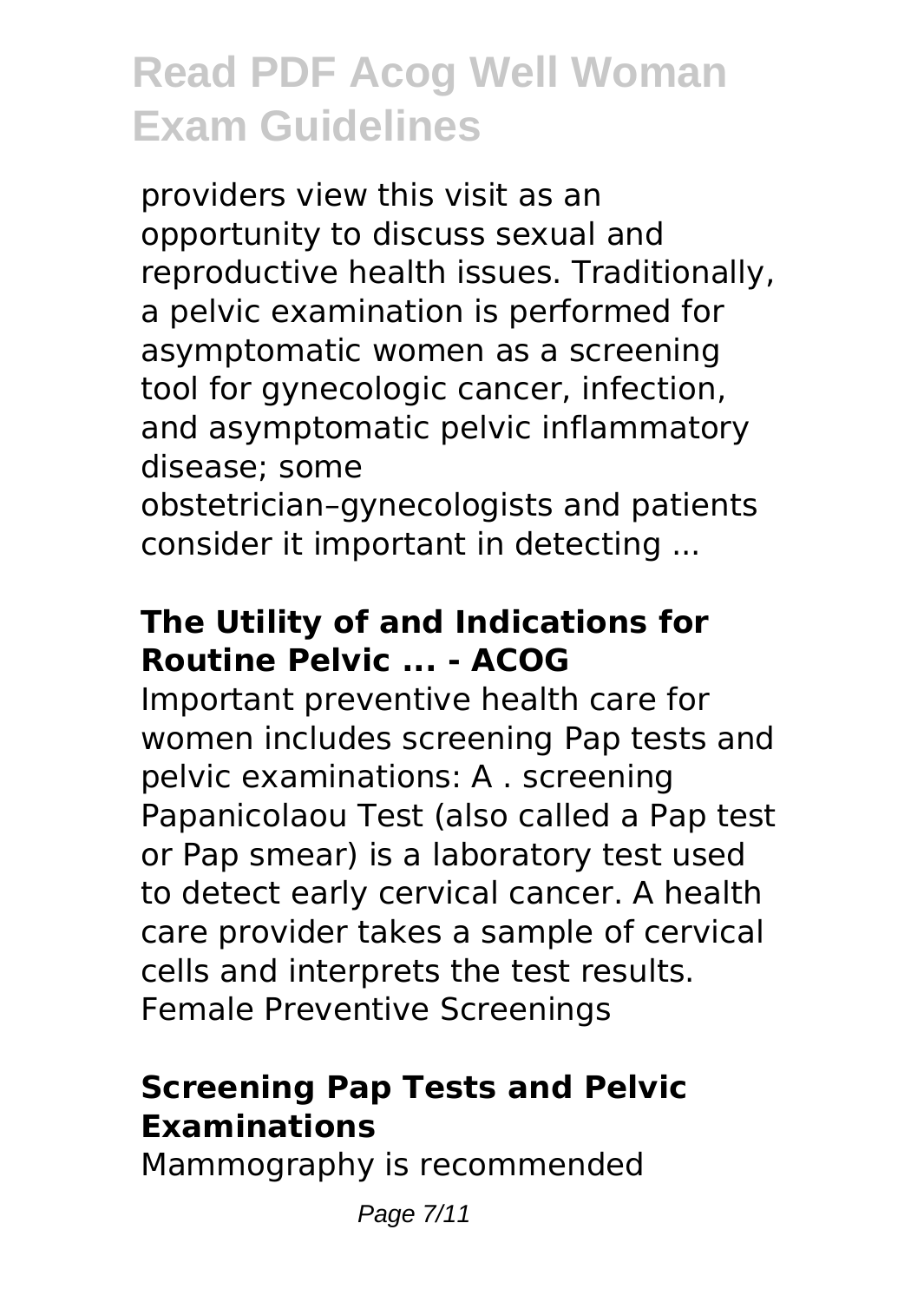biennially in women 50 to 74 years of age. Women should be screened for colorectal cancer from 50 to 75 years of age. Osteoporosis screening is recommended in women 65...

#### **Health Maintenance in Women - American Family Physician**

Billing for the well-woman exam, with Medicare Guide. Melanie Witt, RN, CPC, COBGC, MA. The American College of Obstetricians and Gynecologists (ACOG) has recommended dividing a woman's life cycle into four intervals—ages 13–18, 19–39, 40–64, and older than 65—in order to best organize the approach to primary and preventive health care. 1 This paradigm provides a structure for organizing the clinical approach to physical examination, laboratory testing, counseling, and immunizations.

### **Your age-based guide to comprehensive well-woman care ...**

The American College of Physicians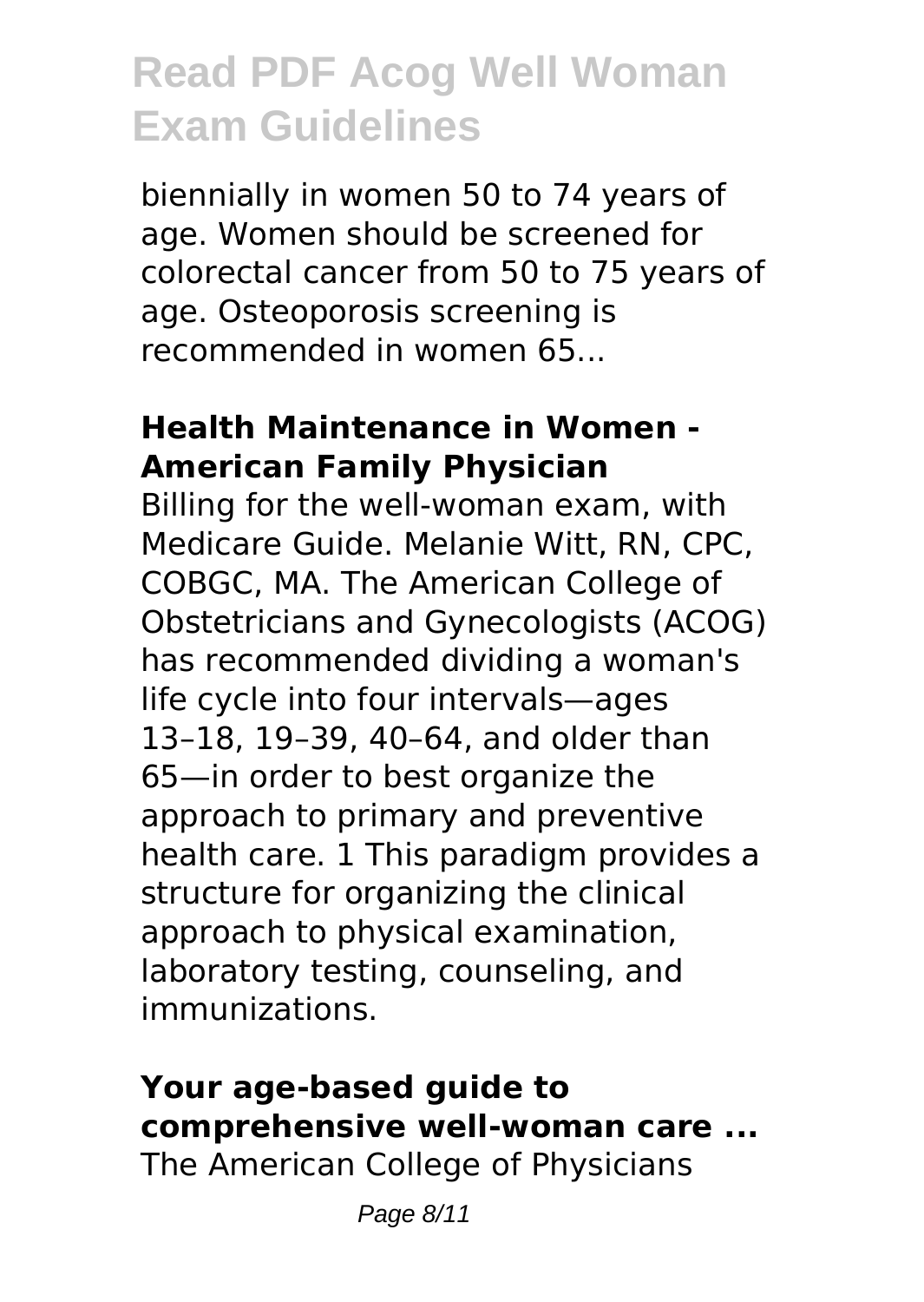announced a major change to their screening guidelines Monday evening: Healthy women should no longer receive pelvic exams during their annual wellwoman visits....

#### **Pelvic Exams No Longer Recommended For Well-Woman Visits ...**

MONDAY, June 30, 2014 (HealthDay News) -- The annual pelvic exam has long been a routine part of women's health care, but new guidelines say there's no good reason for it. The recommendations, laid...

#### **Most Women Don't Need Regular Pelvic Exams, New Guidelines ...**

The American College of Obstetricians and Gynecologists updated guidelines for routine screenings, laboratory tests, and immunizations for the well-woman annual visit.

### **ACOG Updates Routine Well-Woman Annual Screening Guidelines**

Page 9/11